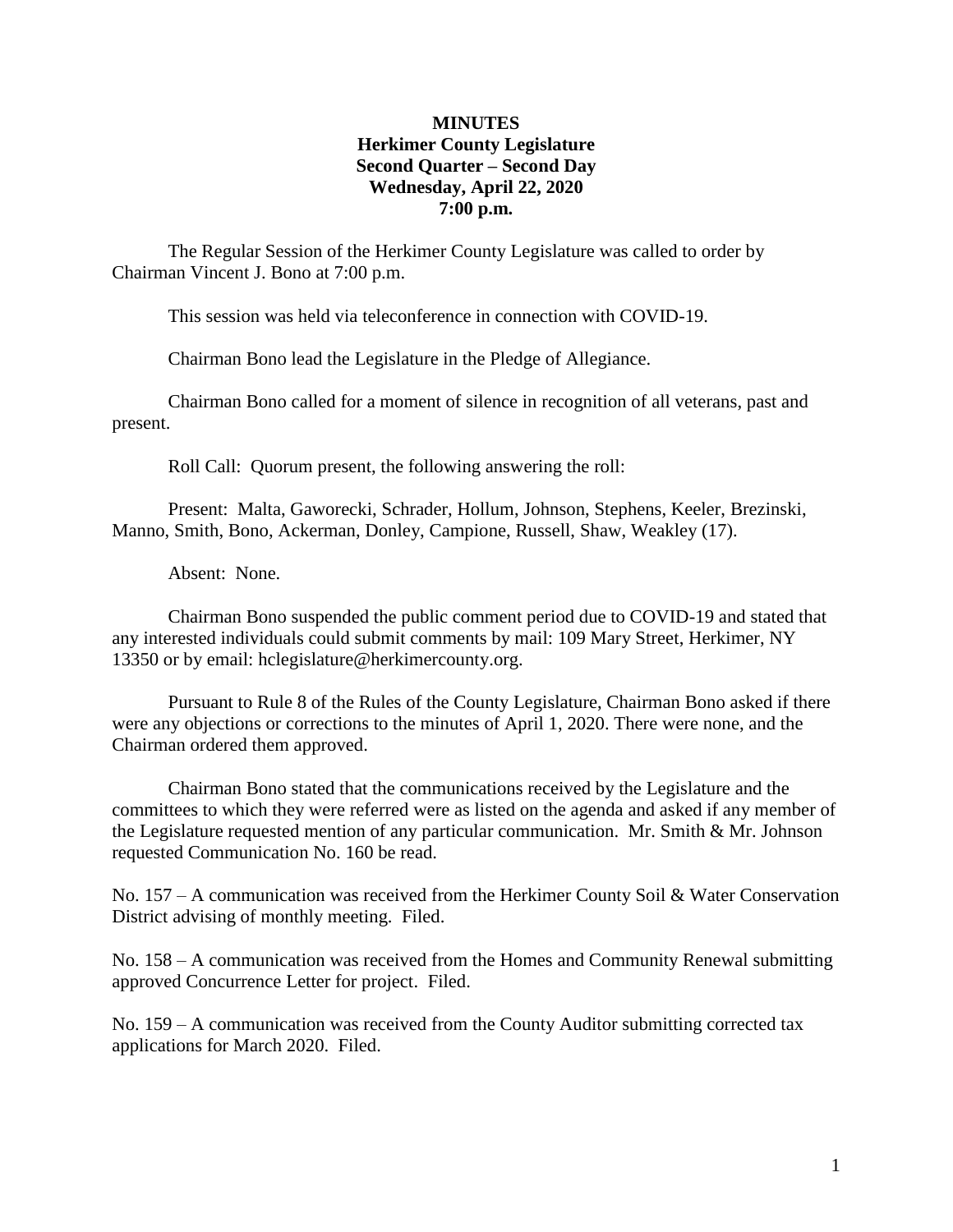No. 160 – A communication was received from the County Attorney submitting Notice of Claim. Filed.

No. 161 – A communication was received from the Herkimer County Sheriff submitting Monthly Report for January 2020. Referred to the Committee on Public Safety & Emergency Management.

No. 162 – A communication was received from the Herkimer County Sheriff submitting Monthly Report for February 2020. Referred to the Committee on Public Safety & Emergency Management.

No. 163 – A communication was received from the Budget Officer/Purchasing Agent requesting approval for Smoke Control System for the New Correctional Facility. Referred to the Committee on Public Safety & Emergency Management and the Committee on Ways & Means.

No. 164 – A communication was received from the Herkimer County Sheriff submitting 2019 Annual Report. Referred to the Committee on Public Safety & Emergency Management.

No. 165 – A communication was received from the STOP-DWI Coordinator submitting 2019 Annual Report. Referred to the Committee on Public Safety & Emergency Management.

No. 166 – A communication was received from the Executive Director of the Youth Bureau submitting 2019 Annual Report. Referred to the Committee on County Planning & Development.

No. 167 – A communication was received from the Budget Officer/Purchasing Agent requesting a transfer in the Sewer District for the purchase of a pump. Referred to the Committee on Ways & Means.

No. 168 – A communication was received from the Budget Officer/Purchasing Agent requesting amendment in the 2020 budget for Immunization Action Plan. Referred to the Committee on Human Resources and the Committee on Ways & Means.

No. 169 – A communication was received from the Commissioner of Social Services requesting to suspend agreement with Probation and authorize contract with ICAN. Referred to the Committee on Human Resources and the Committee on Ways & Means.

No. 170 – A communication was received from the Budget Officer/Purchasing Agent requesting purchase of iPads and appropriating funds. Referred to the Committee on Information Services and the Committee on Ways & Means.

No. 171 – A communication was received from the Budget Officer/Purchasing Agent awarding bid for concrete equipment shelter in Emergency Services. Referred to the Committee on Public Safety & Emergency Management and the Committee on Ways & Means.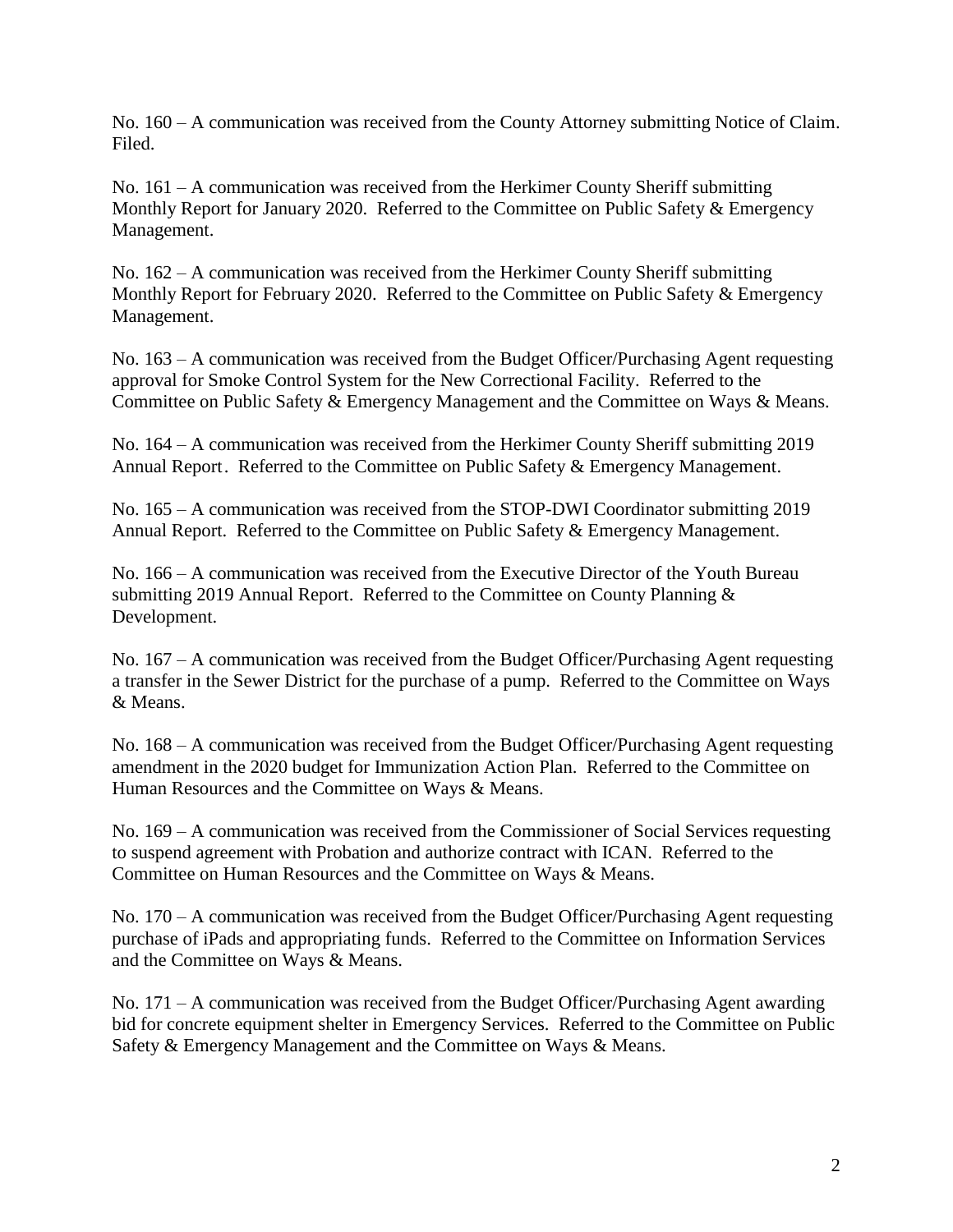No. 172 – A communication was received from the County Attorney requesting authorization to hire a Construction Law Attorney. Referred to the Committee on Public Safety & emergency management and the Committee on Ways & Means.

No. 173 – A communication was received from the Herkimer County Sheriff requesting amendment to Inmate Telephone Service Agreement. Referred to the Committee on Public Safety & Emergency Management and the Committee on Ways & Means.

Pursuant to Rule 6, Chairman Bono then proceeded with Reports of Standing Committees. There were no reports.

The Chairman proceeded with Reports and Resolutions beginning with the consent agenda.

On motion of Mr. Shaw, seconded by Mr. Stephens, Resolution No. 117 – Resolution No. 120 were handed up; voted on and adopted by voice vote:

For: Ayes (17). Against: None. Absent: None.

## **Consent Agenda:**

| 117 | PUB.SFTY./EMER. MGMT.: Adopting Annual Report of the Sheriff    |
|-----|-----------------------------------------------------------------|
| 118 | PUB.SFTY./EMER. MGMT.: Adopting Annual Report of HC STOP-DWI    |
| 119 | CO. PLANNING & DEV.: Adopting Annual Report of the Youth Bureau |
| 120 | WAYS & MEANS: Authorizing transfer of funds in Sewer District   |

The Chairman continued with the Regular Agenda.

On motion of Mr. Shaw, seconded by Mr. Smith, Report and Resolution No. 121 sponsored by the Committee on Human Resources and the Committee on Ways and Means authorizing renewal of contract with NYS Dept. of Health for Immunization Action Plan and amending budget was handed up; voted on and adopted by voice vote:

For: Ayes (17). Against: None. Absent: None.

On motion of Mr. Shaw, seconded by Mr. Russell, Report and Resolution No. 122 sponsored by the Committee on Human Resources and the Committee on Ways and Means amending Resolution No. 357 of 2019 to suspend agreement between DSS and Probation and authorize agreement with ICAN was handed up; voted on and adopted by voice vote:

| For: Ayes $(17)$ . | Against: None. | Absent: None. |  |
|--------------------|----------------|---------------|--|
|                    |                |               |  |

On motion of Mr. Schrader, seconded by Mr. Keeler, Report and Resolution No. 123 sponsored by the Committee on Information Services and the Committee on Ways & Means approving purchase of iPads and appropriating funds was handed up; voted on and adopted by roll call vote: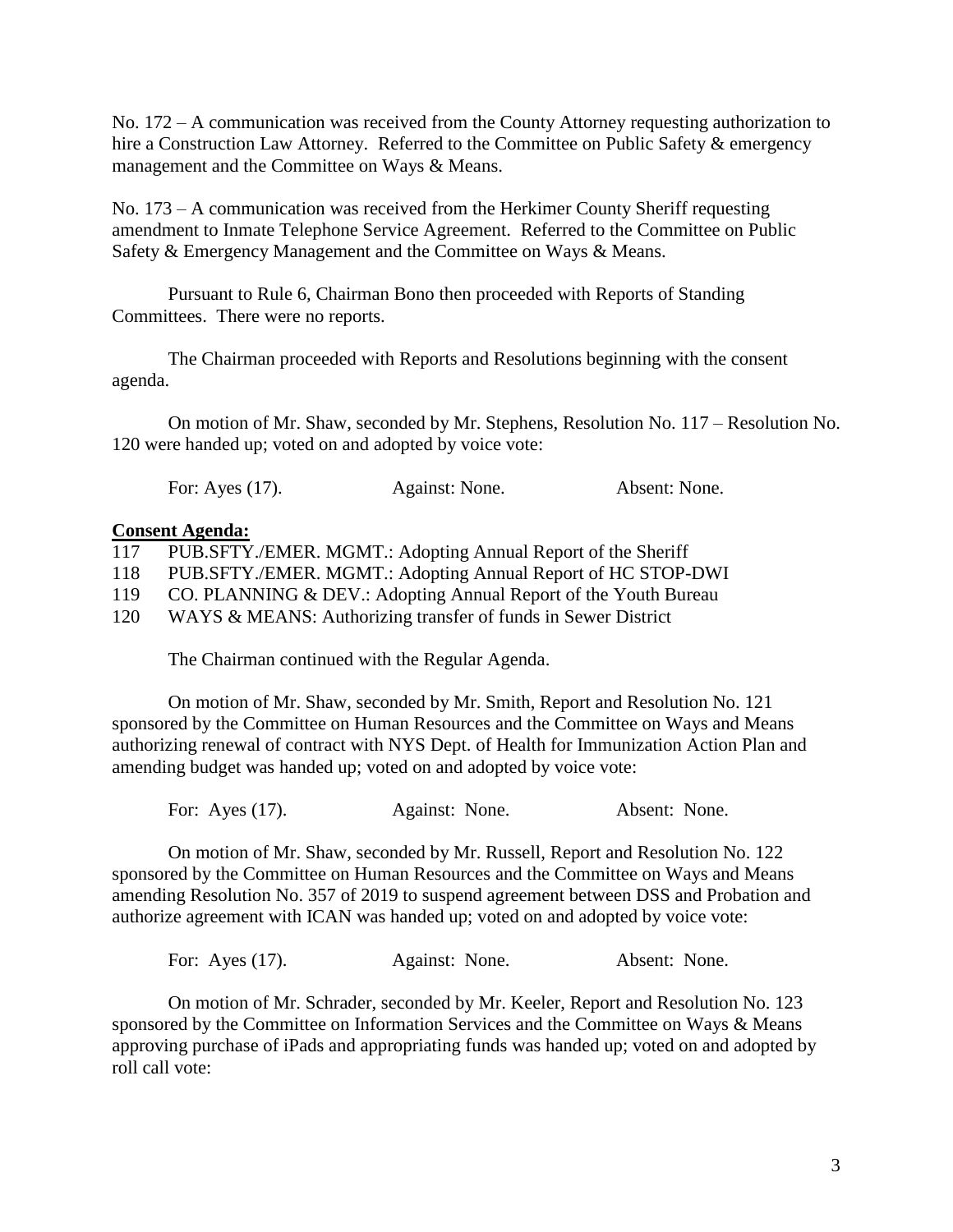For: Malta, Gaworecki, Schrader, Hollum, Stephens, Keeler, Brezinski, Manno, Smith, Bono, Ackerman, Donley, Campione, Russell, Shaw, Weakley (16).

Against: Johnson (1). Absent: None.

On motion of Mr. Stephens, seconded by Mr. Weakley, Report and Resolution No. 124 sponsored by the Committee on Public Safety & Emergency Management and the Committee on Ways & Means awarding bid for concrete equipment shelter was handed up; voted on and adopted by voice vote:

For: Ayes (17). Against: None. Absent: None.

On motion of Mr. Stephens, seconded by Mr. Weakley, Report and Resolution No. 125 sponsored by the Committee on Public Safety & Emergency Management and the Committee on Ways & Means authorizing retainer of Construction Litigation Counsel was handed up; voted on and adopted by voice vote:

For: Ayes (17). Against: None. Absent: None.

On motion of Mr. Stephens, seconded by Mr. Weakley, Report and Resolution No. 126 sponsored by the Committee on Public Safety & Emergency Management and the Committee on Ways & Means authorizing an amendment to agreement with Global Tel\*Link for Inmate Long Distances Services was handed up; voted on and adopted by voice vote:

For: Ayes (17). Against: None. Absent: None.

On motion of Mr. Campione, seconded by Mr. Brezinski, Resolution No. 127 sponsored by the Committee on Natural Resources setting Public Hearing on Annual Thirty-Day Inclusion was handed up; voted on and adopted by voice vote:

For: Ayes (17). Against: None. Absent: None.

Chairman Bono stated that pursuant to Rule 6(12) they would proceed with comments by legislators. There were no comments.

Chairman Bono: "If there are no comments, I'd like to call on Diane Ward, our Acting Director of Public Health to just give us an update of the situation with the pandemic and where we are and any comments she may have."

Diane Ward: "Good evening. So as of close of business today, we had 70 positive test results. Out of that 70, two are hospitalized. We have a total of 37 recovered, and at this time we have three COVID deaths in the County. Our negative test results are at 600, which is really good. It was really slow in the beginning to get test results back, especially negatives but they are starting to come in more and more every day. In mandatory quarantine with Public Health orders, there are 52 people on those, we released 11 today. We had people recovering and asymptomatic at the end of their quarantine period. We have 78 people on precautionary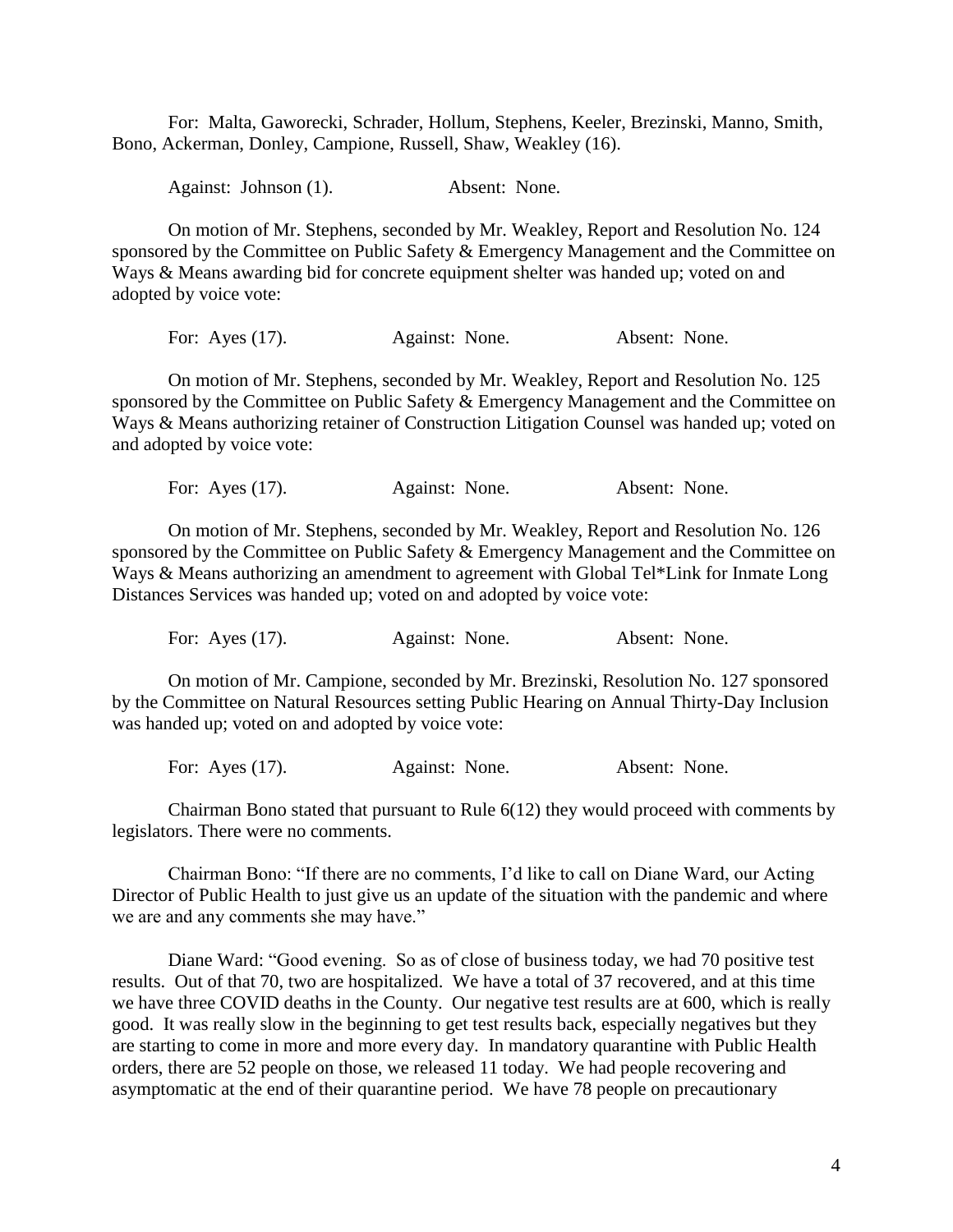quarantine, where they have been exposed to, or a lot of what we're seeing right now are people that were at providers offices and were exposed to either another patient that tested positive for COVID-19 or a staff member that tested positive for COVID-19. Right now Bassett tent in Herkimer is doing a lot of testing, if people call the Bassett hotline, they're getting appointments hopefully within 24 hours, sometimes you have to call back but most of the time they are being accomplished within 24 hours for an appointment to be tested. With the Bassett test site, you just have to be a resident of the 18 counties that Bassett services, you do not need to be a Bassett patient to receive the testing there. Does anybody have any questions for me?"

Chairman Bono: "Diane could you go over the precautionary and mandatory quarantine protocols that you have in the Department of Health just to help anybody out there who is listening or the Legislators."

Diane Ward: "Yes. No problem. Anybody that has mandatory Public Health orders, nursing staff has to go out and see them every day that they are on orders to make sure that they are home, they are following the Public Health orders of staying home in a quarantine situation. We're always asking them about signs and symptoms. At times, with the new requirements for releasing a positive patient, it is seven days from onset of symptoms and three days from the last time that you had a fever and your symptoms are resolving. So everyone is different. The precautionary quarantine is a phone call every day. So we are actually calling these people, seeing how they are doing, and asking if they have any questions or concerns. With these, these are ones that we are providing letters for them to return to work for that payment by their employer while they are out on quarantine so they are able to be paid with the NYS guidelines. Also, with the mandatory quarantine we are asking if they need help obtaining medications, food, any type of social services, stuff like that just to make sure their needs are being met while they are in mandatory quarantine where they can't leave their home for 14 days or more."

Chairman Bono: "Does any Legislator have any questions for Diane?"

Legislator Keeler: "Diane, this is Bill. I just wanted to know if this is open to all people or just people with symptoms?"

Diane Ward: "Precautionary quarantine is a lot of time people without symptoms. Our mandatory quarantine is the household. So, if I tested positive my husband and two children would also be on mandatory quarantine even if they are not showing any signs or symptoms."

Legislator Keeler: "I was meaning about the testing at Bassett. Is it for all or just those that are experiencing symptoms?"

Diane Ward: "They are going through the protocol, ideally symptomatic but we had some employees in sensitive situations where we felt testing was needed. We have worked with them to obtain testing through Bassett. Some of the people we have had tested were asymptomatic but they were in sensitive work fields."

Legislator Keeler: "Thank you."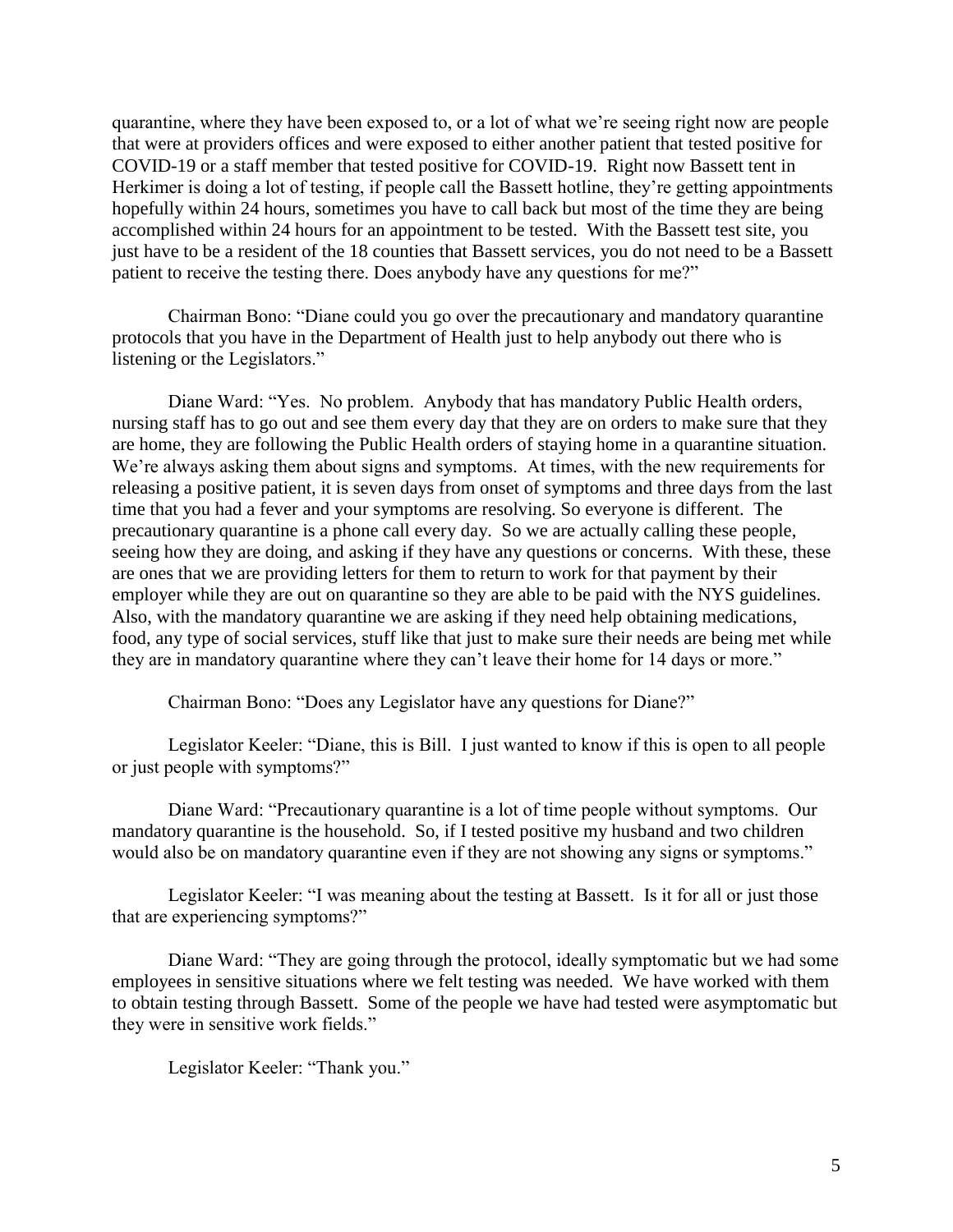Chairman Bono: "Diane could you go over the availability of the testing and how that is going and what's to come with this?"

Diane Ward: "Right now we talked with Bassett, a week ago they only had done four tests at their tent and I started panicking that we were running out of tests. They reassured me that they have plenty of test materials available for anybody that needs or wants testing. I know the Governor keeps talking about antibody testing; I know nothing about that testing. I've had a lot of calls come in to our Health Department asking about it, and I did receive a little bit of information from NYS Department of Health, but they were targeting healthcare workers and encouraged healthcare workers to contact their employers about the antibody testing."

Chairman Bono: "We know that is a fluid situation, in our conference calls with the state every day that comes up. Does any other Legislator have a comment?"

Legislator Shaw: "I think Diane is doing a great job over there, through this."

Chairman Bono: "I was just going to say that Mr. Shaw. Not just that department, but all of the departments of the County. Certainly this has thrown a curveball to the scheduling of day to day work. Everybody is doing a great job, all of the departments. In particular the Public Health Department, they are at the top of the list here and going through a lot not just their daily duties but trying to cover this. Everyone is to be commended. It's a great team effort. Nobody would've thought we would be here but we are dealing with it the best we can and we'll get through it. One other item I have is, we've been on calls with other Counties in regard to the start up. We did meet with five other counties the other day. Apparently the Governor has thrown another curveball and reassigned us to a different region. We should know by the end of the week which direction we are headed with that. There will be some start up talks and which industries and businesses will open up, how they will open up, and the scheduling of that. Much needed, we don't want to hurt our businesses. They are already struggling. Hopefully we can get them up and going but keep everybody safe. Anyone else? I'll entertain a motion to adjourn."

At 7:18 p.m. on motion of Mr. Manno, seconded by Mr. Stephens, the Legislature adjourned to Wednesday, May 13, 2020 at 7:00 p.m., with a Public Hearing on Open Enrollment for the Agricultural Districts at 6:30 p.m.

Brittney R. Viscomi, Clerk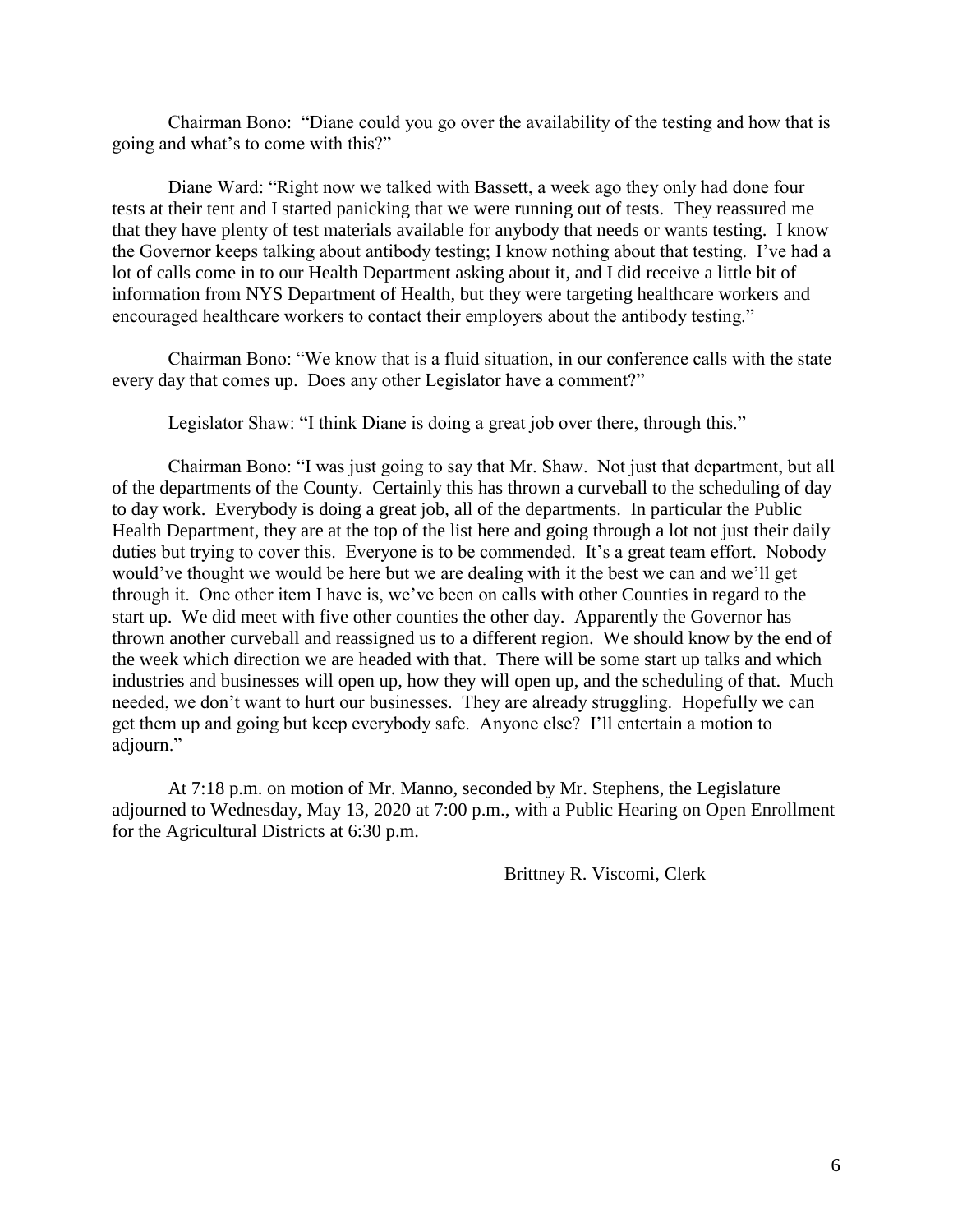

# **REPORT AND RESOLUTION APPROVING ANNUAL REPORT OF THE SHERIFF**

## **Sponsored by: Committee on Public Safety and Emergency Management**

WHEREAS, your Committee on Public Safety & Emergency Management, to which was referred the communication from the Herkimer County Sheriff submitting the 2019 Annual Report of the Sheriff's Office, respectfully reports that we have examined the said report, recommend that it be adopted and offer the following Resolution:

RESOLVED, that the 2019 Annual Report of the Sheriff's Office is hereby adopted and that a copy thereof be placed on file with the Herkimer County Legislature for the year 2019.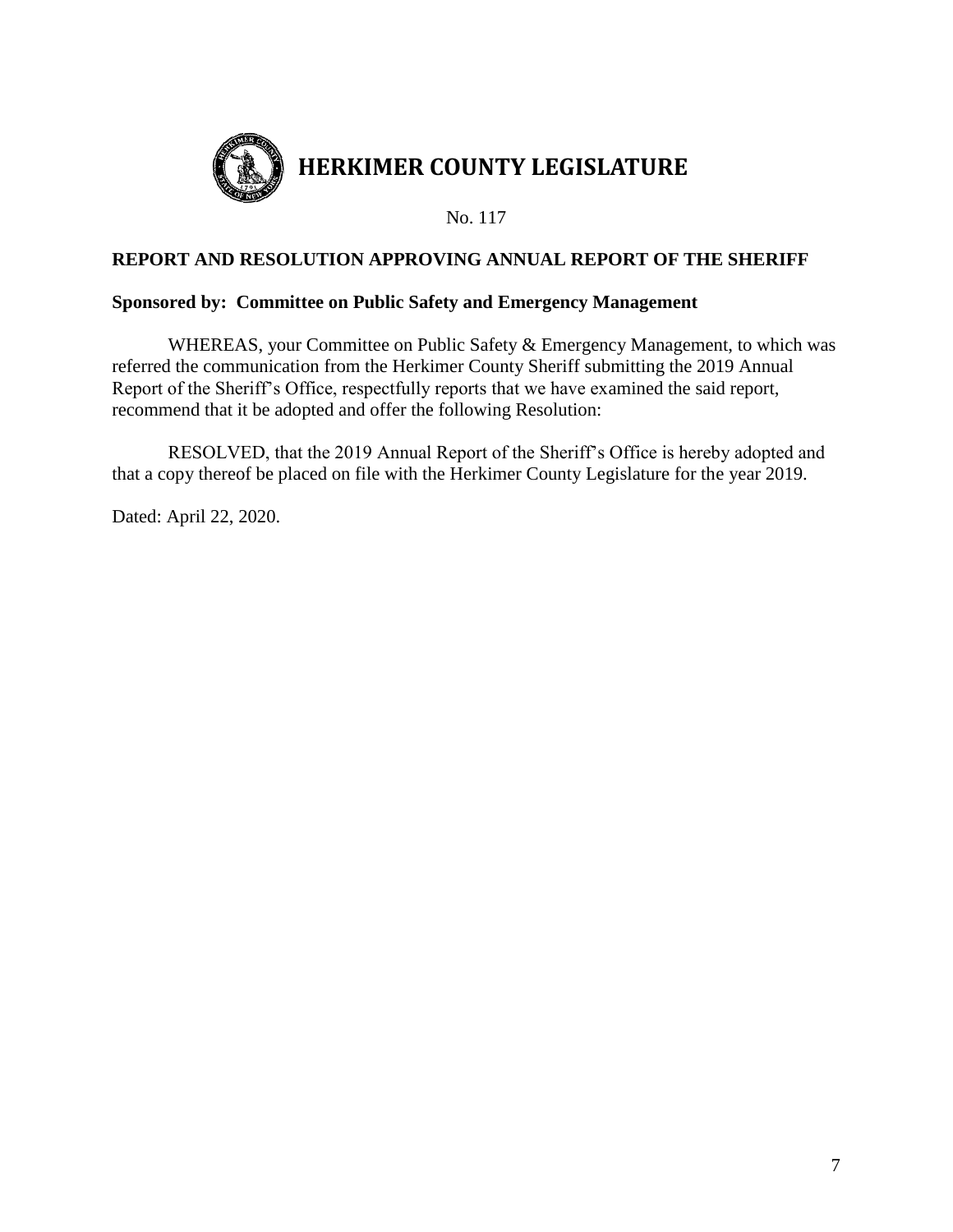

# **REPORT AND RESOLUTION ADOPTING ANNUAL REPORT OF HERKIMER COUNTY STOP-DWI PROGRAM**

## **Sponsored by: Committee on Public Safety/Emergency Management**

WHEREAS, your Committee on Public Safety and Emergency Management, to which was referred the Annual Report of the Herkimer County STOP-DWI Program for the year 2019, respectfully reports that we have examined said report and recommend that it be approved, and offer the following Resolution:

RESOLVED, that the Annual Report of the Herkimer County STOP-DWI Program for the year 2019 be approved and placed on file in the Office of the Herkimer County Legislature.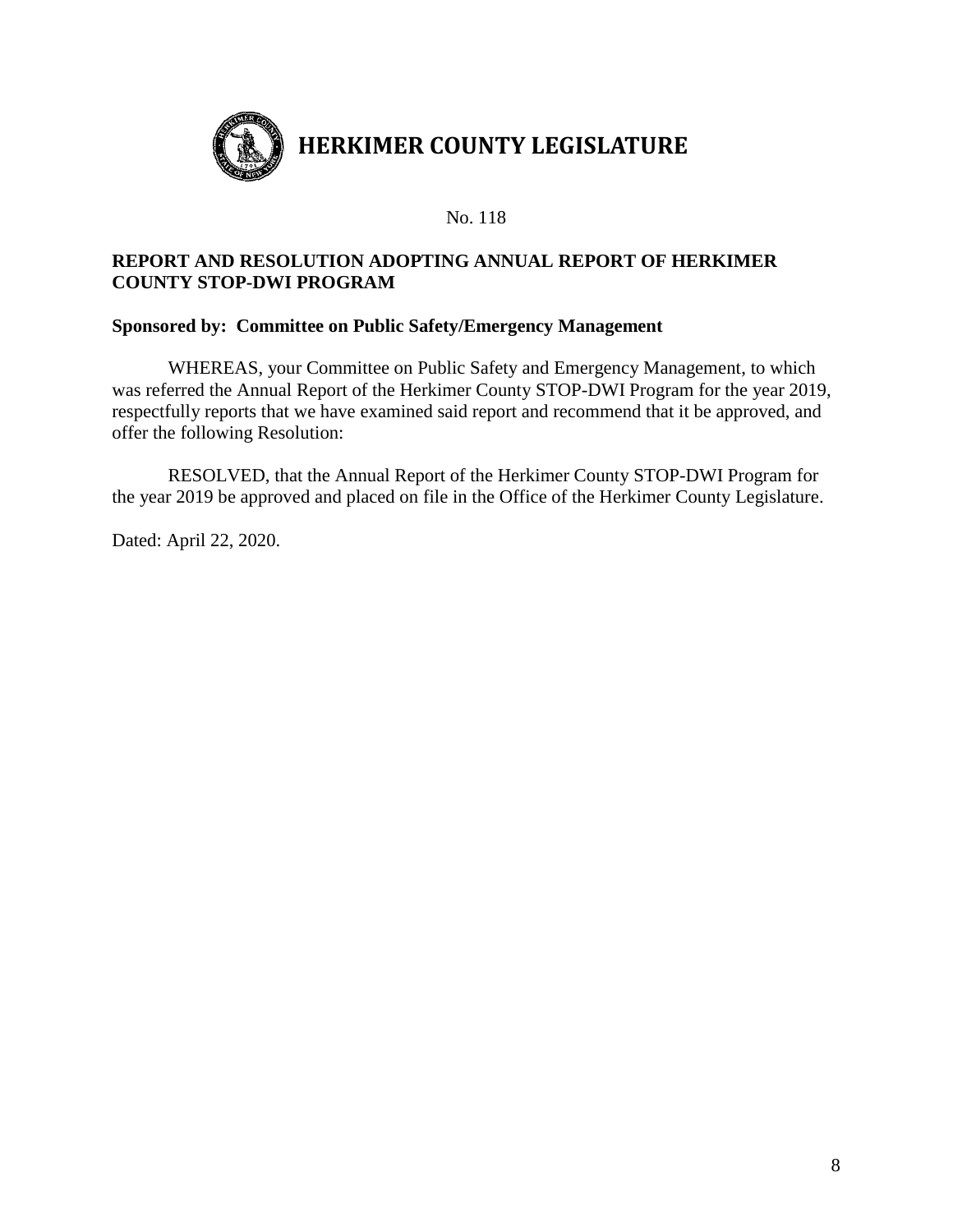

# **REPORT AND RESOLUTION ADOPTING ANNUAL REPORT OF HERKIMER COUNTY YOUTH BUREAU**

## **Sponsored by: Committee on County Planning and Development**

WHEREAS, your Committee on County Planning and Development, to which was referred the Annual Report of the Herkimer County Youth Bureau for the year 2019 respectfully reports that we have examined said report and recommend that it be approved, and offer the following Resolution:

RESOLVED, that the Annual Report of the Herkimer County Youth Bureau for the year 2019 be approved and placed on file in the Office of the Herkimer County Legislature.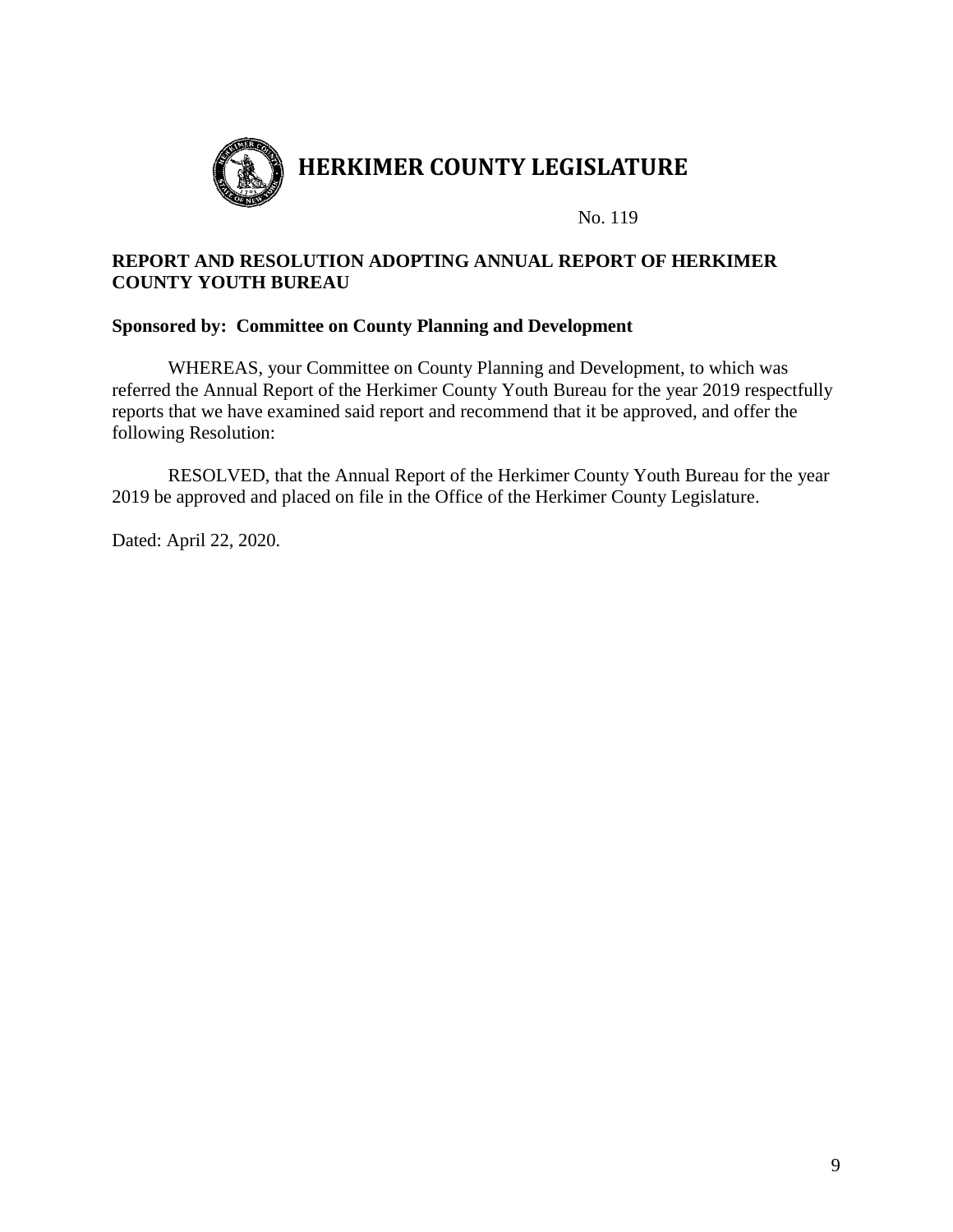

# **REPORT AND RESOLUTION AUTHORIZING TRANSFER OF FUNDS IN HERKIMER COUNTY SEWER DISTRICT**

## **Sponsored by: Committee on Ways & Means**

WHEREAS, your Committee on Ways and Means, to which was referred a communication from Sheri A. Ferdula, Budget Officer/Purchasing Agent, dated April 2, 2020, submitting a request for transfer of funds, reports that we have examined said communication, inquired into the subject matter thereof, recommend that said transfers be made, and offer the following Resolution:

RESOLVED, that the Herkimer County Treasurer be, and she hereby is, authorized and directed to transfer the following sum from and to the following accounts in the 2020 Budget:

## **Transfer:**

\$7,500 From: G8130.44000-540, Sewage Treatment Plant, Solids Handling To: G8130.25000, Sewage Treatment Plant, Other Equipment

and, be it further

RESOLVED, that certified copies of this Resolution be forwarded to the Herkimer County Treasurer, Auditor, Budget Officer, and Herkimer County Sewer District.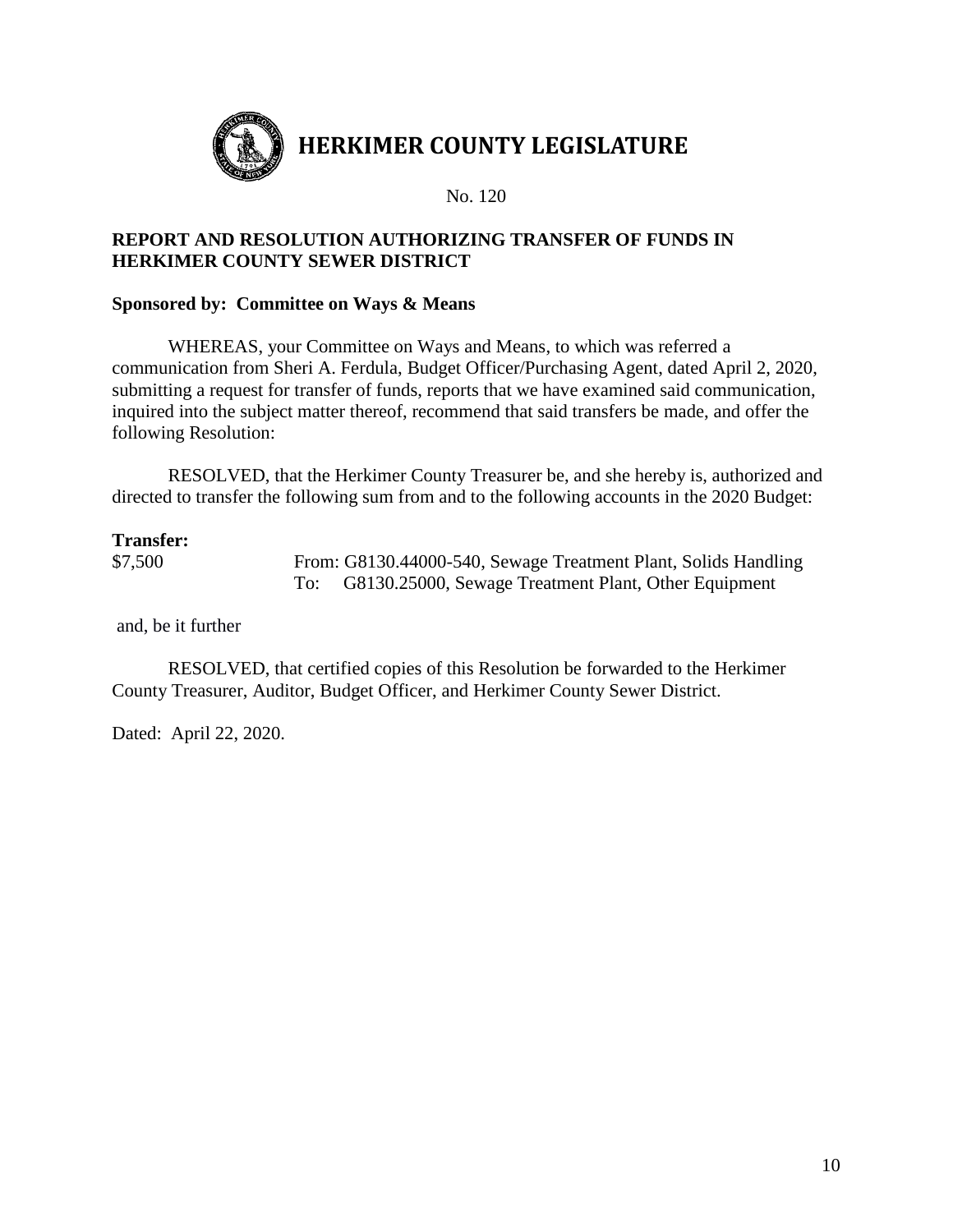

#### **REPORT AND RESOLUTION AUTHORIZING RENEWAL OF CONTRACT WITH NEW YORK STATE DEPARTMENT OF HEALTH FOR IMMUNIZATION ACTION PLAN AND AMENDING BUDGET**

#### **Sponsored by: Committee on Human Resources Committee on Ways and Means**

WHEREAS, by communication dated April 1, 2020, Diane Ward, Director of Health Services, has advised that the New York State Department of Health has forwarded a contract for renewal of the grant agreement for the Immunization Action Plan for the period from April 1, 2020 through March 31, 2021, with the contract amount being \$31,307.00; and

WHEREAS, by letter dated April 2, 2020 from Sheri Ferdula, Budget Officer, this Legislature is advised of a request to amend the 2020 Budget in connection with the receipt of the amount of \$31,307.00 under said grant; now, therefore, be it

RESOLVED, that the 2020 Herkimer County Budget is hereby amended as follows:

| Revenue Account:        | A4189A-4489A-PH06-17     |       | From: |         | \$0      |
|-------------------------|--------------------------|-------|-------|---------|----------|
|                         |                          |       | To:   |         | \$31,307 |
| <b>Expense Account:</b> | A4189A-10000-001 PH06-17 |       | From: |         | \$0      |
|                         |                          |       | To:   |         | \$21,575 |
|                         | A4189A-41000-PH06-17     |       | From: |         | \$0      |
|                         |                          |       | To:   |         | \$1,150  |
|                         | A4189A-44000-521-PH06-17 | From: |       | \$0     |          |
|                         |                          | To:   |       | \$2,000 |          |
|                         | A4189A-46100-PH06-17     |       | From: |         | \$0      |
|                         |                          |       | To:   |         | \$350    |
|                         | A4189A-81000-PH06-17     |       | From: |         | \$0      |
|                         |                          |       | To:   |         | \$3,116  |
|                         | A4189A-86000-PH06-17     |       | From: |         | \$0      |
|                         |                          |       | To:   |         | \$3,116  |

and, be it further

RESOLVED, that the Chairman of this Legislature is hereby authorized to e-sign a renewal of the contract between the County of Herkimer and the New York State Department of Health to receive \$31,307.00 in funding for the Immunization Action Plan for the period April 1, 2020 through March 31, 2021; and, be it further

RESOLVED, that certified copies of this Resolution be forwarded to the Herkimer County Treasurer, Auditor, Budget Officer and Director of Public Health.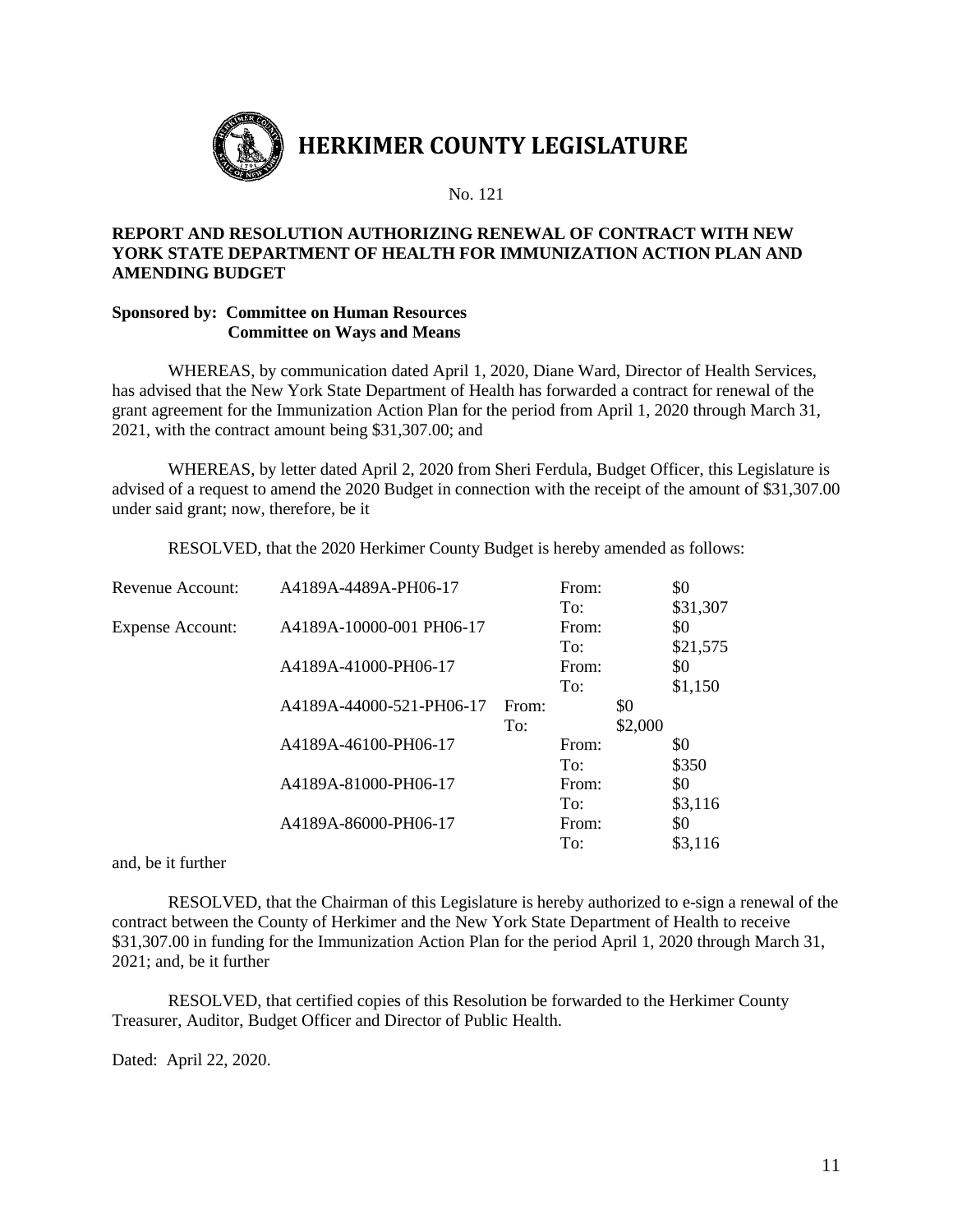

# **HERKIMER COUNTY LEGISLATURE**

No. 122

#### **REPORT AND RESOLUTION AMENDING RESOLUTION NO. 357 OF 2019 TO SUSPEND THE PREVENTIVE SERVICES AGREEMENT BETWEEN THE DEPARTMENT OF SOCIAL SERVICES AND THE PROBATION DEPARTMENT AND AUTHORIZE AN AGREEMENT BETWEEN THE DEPARTMENT OF SOCIAL SERVICES AND INTEGRATED COMMUNITY ALTERNATIVES NETWORK (ICAN) FOR AN ADDITIONAL PREVENTIVE SERVICES WORKER**

#### **Sponsored by: Committee on Human Resources Committee on Ways and Means**

WHEREAS, Resolution No. 357 of 2019 authorized a contract between the Department of Social Services (DSS) and the Probation Department to reflect the inclusion of one (1) full time Probation Officer and .15 PTE Probation Supervisor allocated to the unit effective January 1, 2020, as well as entering into an agreement with Integrated Community Alternatives Network (ICAN) for the provision of one (1) full time Preventive Services Worker at a cost not to exceed \$69,564 annually; and

WHEREAS, by letter dated April 1, 2020, from Timothy Seymour, Commissioner of Social Services, he has advised that the Probation Department will no longer provide a contracted Probation Officer or Supervisor operating in the unit, and has requested that the Preventive Services contract between DSS and Probation be suspended; and

WHEREAS, he has further advised that it will be necessary to enter into an agreement with Integrated Community Alternatives Network (ICAN), 310 Main Street, Utica, NY for the provision of a second full time Preventative Services Worker at a cost not to exceed \$69,564 annually in order to maintain the same level of service, for a term of May 1, 2020 through December 31, 2020; now, therefore be it

RESOLVED, that the agreement between DSS and Probation is suspended; and, be it further

RESOLVED, that the Chairman of this Legislature is hereby authorized to execute the above described agreement between the Department of Social Services and ICAN for the period of May 1, 2020 through December 31, 2020; and, be it further

RESOLVED, that the Chairman is authorized to execute an extension of the agreement with ICAN upon the same or more favorable terms and conditions; and, be it further

RESOLVED, that in all other respects, Resolution No. 357 of 2019 shall remain in full force and effect; and, be it further

RESOLVED, that certified copies of this Resolution be forwarded to the Herkimer County Treasurer, Auditor, Budget Officer, Commissioner of Social Services, Director of Probation, and ICAN.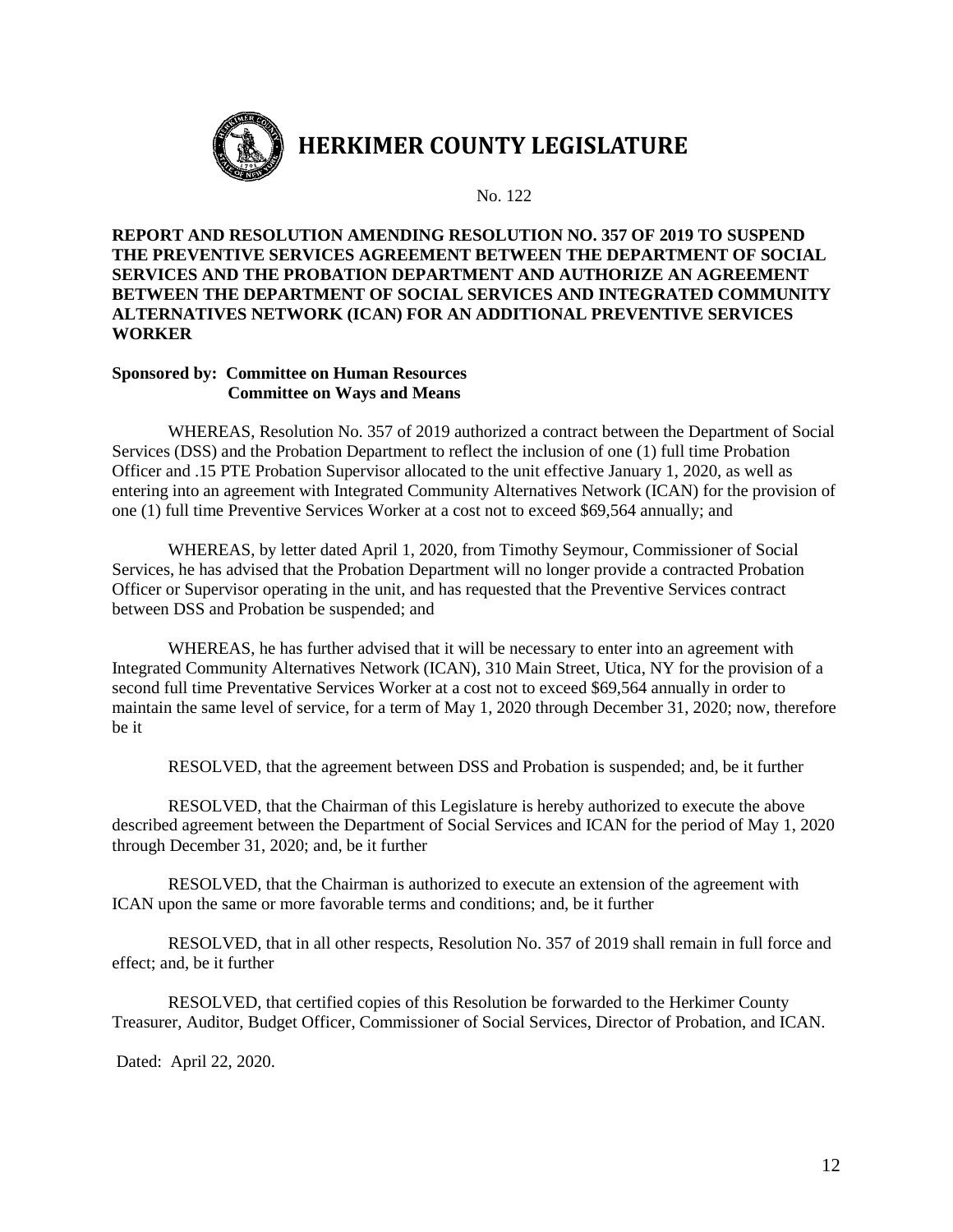

#### **REPORT AND RESOLUTION APPROVING PURCHASE OF IPADS AND APPROPRIATING FUNDS**

#### **Sponsored by: Committee on Information Services Committee on Ways and Means**

WHEREAS, by letter dated April 2, 2020, Sheri Ferdula, Budget Officer has requested approval for the purchase of 25 iPads for use by the Legislators, the Clerk and Deputy Clerk of the Legislature, County Administrator, Secretary to County Administrator, Budget Officer, Personnel Officer, and County Attorney, at a price of \$473 per iPad, plus \$774.75 for covers and keyboards for all 25 iPads, at a price not to exceed \$13,500; and

WHEREAS, letter further requests an appropriation be made from the computer reserve to make said purchase; now, therefore, be it

RESOLVED, that the Herkimer County Legislature hereby authorizes the purchase of 25 iPads for use by the Legislators, Clerk and Deputy Clerk of the Legislature, County Administrator, Secretary to County Administrator, Budget Officer, Personnel Officer, and County Attorney, at a price of \$473 per iPad, plus \$774.75 for covers and keyboards for all 25 iPads, at a price not to exceed \$13,500; and, be it further

RESOLVED, additional funds will be necessary and have been verified for the following appropriation:

\$13,500 From: A878, Computer System Reserve To: A1680.22000, Information Services, Computer Equipment

and, be it further,

RESOLVED, that certified copies of this Resolution be forwarded to the Herkimer County Treasurer, Auditor, Budget Officer, and Director of Information Services.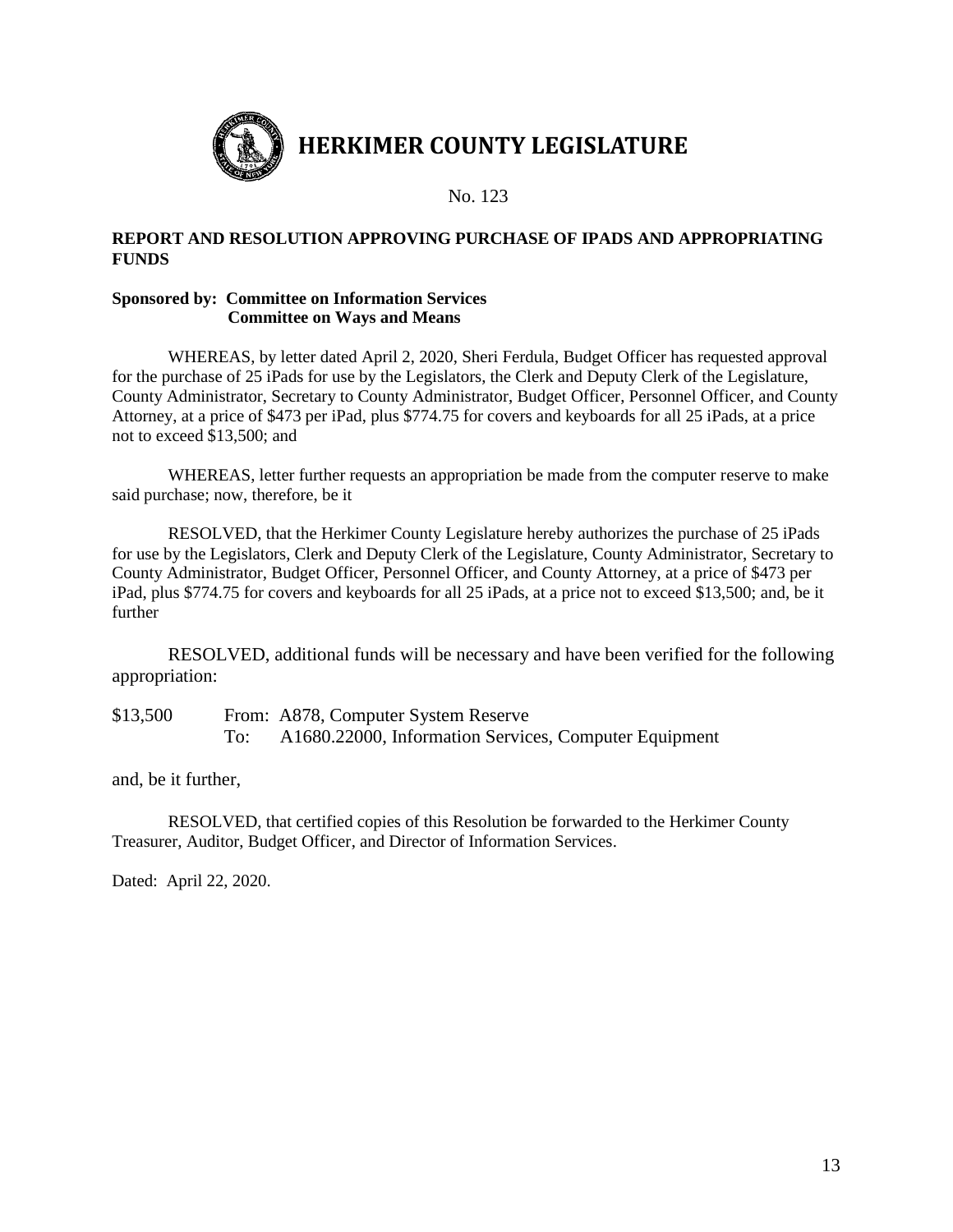

# **REPORT AND RESOLUTION AWARDING BID FOR CONCRETE EQUIPMENT SHELTER**

# **Sponsored by: Committee on Public Safety & Emergency Management Committee on Ways and Means**

WHEREAS, by letter dated April 6, 2020, John Raymond, Director of Emergency Services, has advised that bids were received for a concrete equipment shelter for the Spohn Hill Tower site and recommends the bid be awarded to VFP, Inc., 5410 Fallowater Lane, Roanoke, VA 24019, in the amount of \$84,538 with an estimated cost of \$6,462; and

WHEREAS, by letter dated April 3, 2020, from Sheri Ferdula, Budget Officer/Purchasing Agent, she has advised that bids were opened and read aloud in the Office of the Purchasing Agent on April 3, 2020 and confirms the recommendation of Director of Emergency Services; now, therefore, be it

RESOLVED, that the Herkimer County Legislature hereby awards a bid for a concrete equipment shelter for the Spohn Hill Tower, in the amount of \$84,538 with an estimated cost of \$6,462 for shipping, using 2016 State Interoperable Communications Grant funding (Project 19- 2) for the Emergency Services Department; and, be it further

RESOLVED, that certified copies of this Resolution be forwarded to the Herkimer County Treasurer, Auditor, Budget Officer, Director of Emergency Services, and VFP, Inc.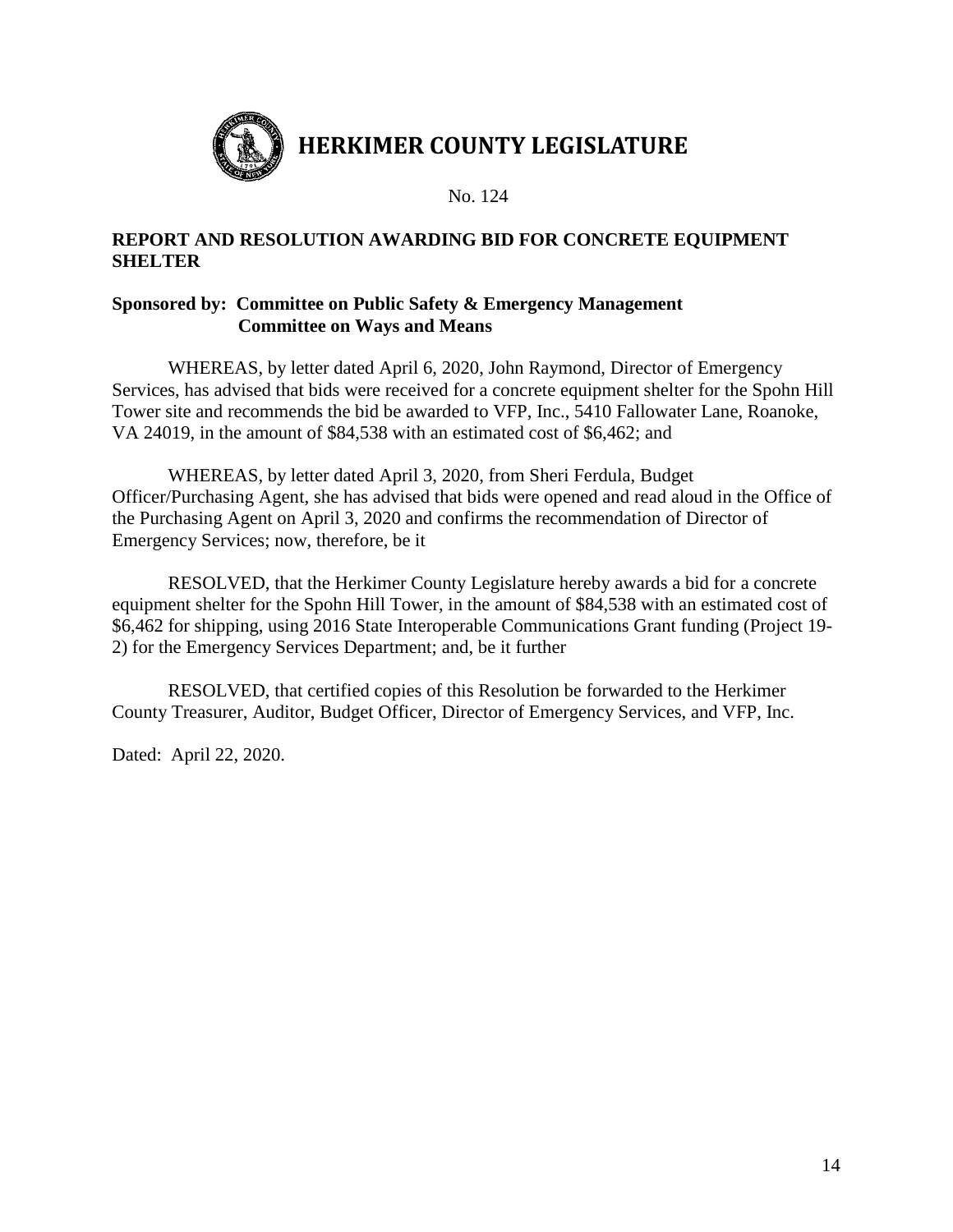

## **REPORT AND RESOLUTION AUTHORIZING RETAINER OF CONSTRUCTION LITIGATION COUNSEL**

## **Sponsored by: Committee on Public Safety & Emergency Management Committee on Ways & Means**

WHEREAS, by letter dated April 14, 2020, Anthony J. Adams, Jr., Esq, of Adams LeClair, LLP, Attorneys, 28 East Main Street, Suite 1500, Rochester, New York 14614 has described the services he can provide in connection with review of contract documents and project information necessary to assist the County and/or its consultants in responding to a contractual "notice of claim" letter received in reference to construction of the new Herkimer County Correctional Facility; and

WHEREAS, the retainer letter of Anthony J. Adams, Jr., Esq dated April 14, 2020 describes the terms by which his services would be retained at the rate of \$350.00 per hour, \$220.00 per hour to \$250.00 per hour for the services of associates and other partners at Adams LeClair, LLP and \$95.00 per hour for paralegal services and payment of disbursements to third parties, with a cap of \$3,500.00 for total fees in order to proceed with review of contract documents, project information and appropriate response to the "notice of claim"; now, therefore, be it

RESOLVED, that the Chairman of this Legislature is hereby authorized to execute the above described retainer letter regarding the parcel in question; and, be it further

RESOLVED, that certified copies of this Resolution be forwarded to the Herkimer County Treasurer, County Auditor, Budget Officer, County Attorney, and Anthony J. Adams, Jr., Esq, of Adams LeClair, LLP.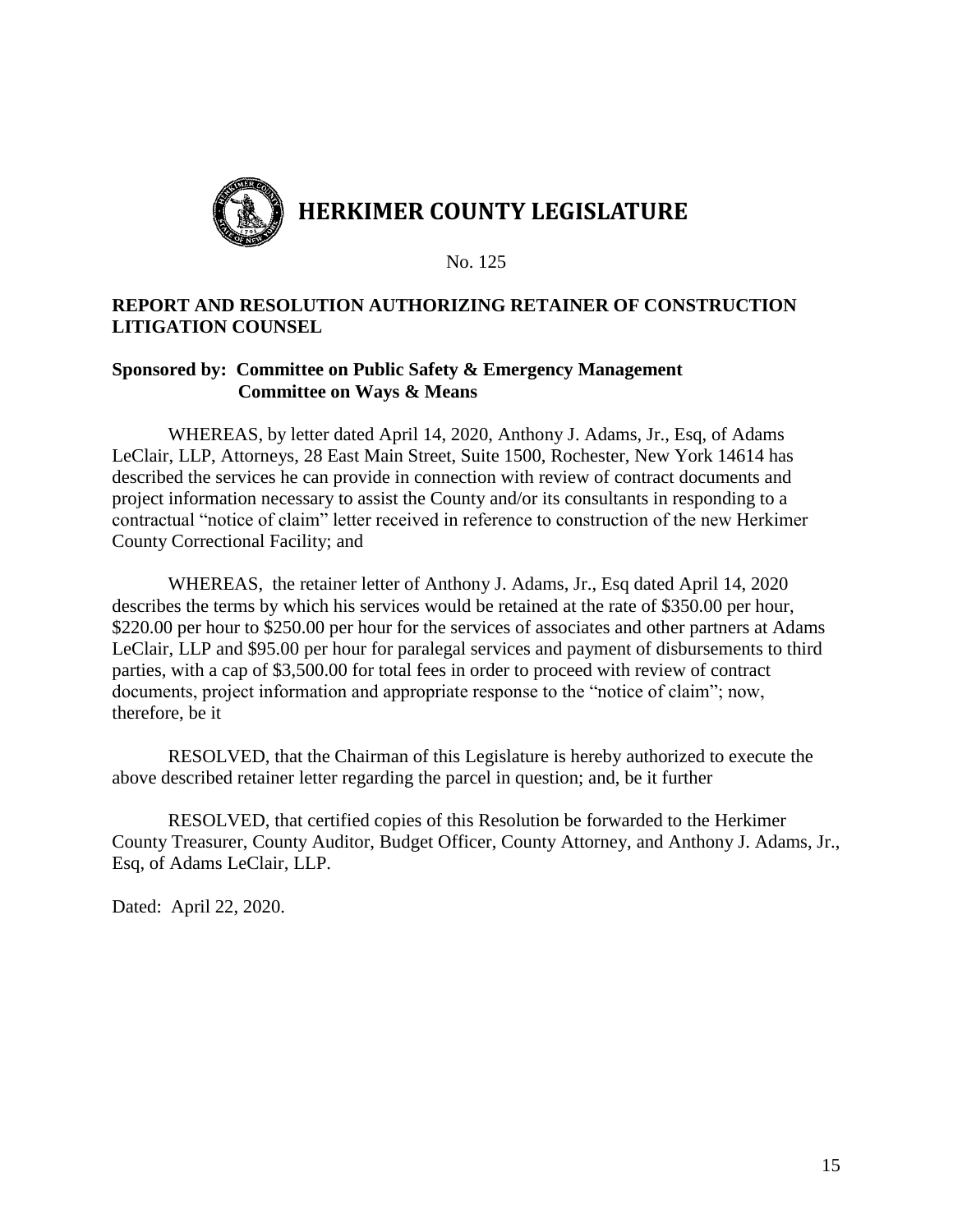

# **REPORT AND RESOLUTION AUTHORIZING AN AMENDMENT TO AGREEMENT WITH GLOBAL TEL\*LINK FOR INMATE LONG DISTANCE SERVICES**

## **Sponsored by: Committee on Public Safety & Emergency Management Committee on Ways and Means**

WHEREAS, by communication dated April 14, 2020, Scott F. Scherer, Herkimer County Sheriff, has requested an amendment to the Inmate Telephone Service Agreement with Global Tel\*Link Corporation of Reston, Virginia, for the provision of management, operation and maintenance of inmate telephones at the Herkimer County Correctional Facility; and

WHEREAS, inmate visitation by the public and family members at the Herkimer County Correctional Facility has been suspended during the Coronavirus emergency; and

WHEREAS, prior agreement authorized by Resolution No. 266 of 2014 provided that the County of Herkimer receive a monthly commission at a rate of 55%, with no cost to the County, of the billed revenue from said calls, with such commissions to be deposited into Account A3150A.2450A, Commissions, Correctional Facility Fund; now, therefore, be it

RESOLVED, that the Chairman of this Legislature is hereby authorized to continue and amend said Inmate Telephone Services Agreement with Global Tel\*Link Corporation to increase the commission rate of Herkimer County to 80%, with no cost to the County, of the billed revenue from said calls with such commissions to be deposited into Account A 3150A.2450A, Commissions, Correctional Facility Fund, and to reduce the rate charged to incarcerated individuals to \$0.15 per minute with all other terms and conditions of said prior agreement concerning management, operation and maintenance of inmate telephones at the Herkimer County Correctional Facility remaining the same; and, be it further

RESOLVED that the amendment to the Inmate Telephone Services Agreement will remain in effect until inmate visitation resumes at which point the original terms and conditions of the Inmate Telephone Service Agreement will continue until such time that the Sheriff determines that said Inmate Telephone Service Agreement will be terminated; and be it

RESOLVED, that certified copies of this Resolution be forwarded to the Herkimer County Treasurer, Auditor, Budget Officer, Sheriff, County Attorney, and Global Tel\*Link.